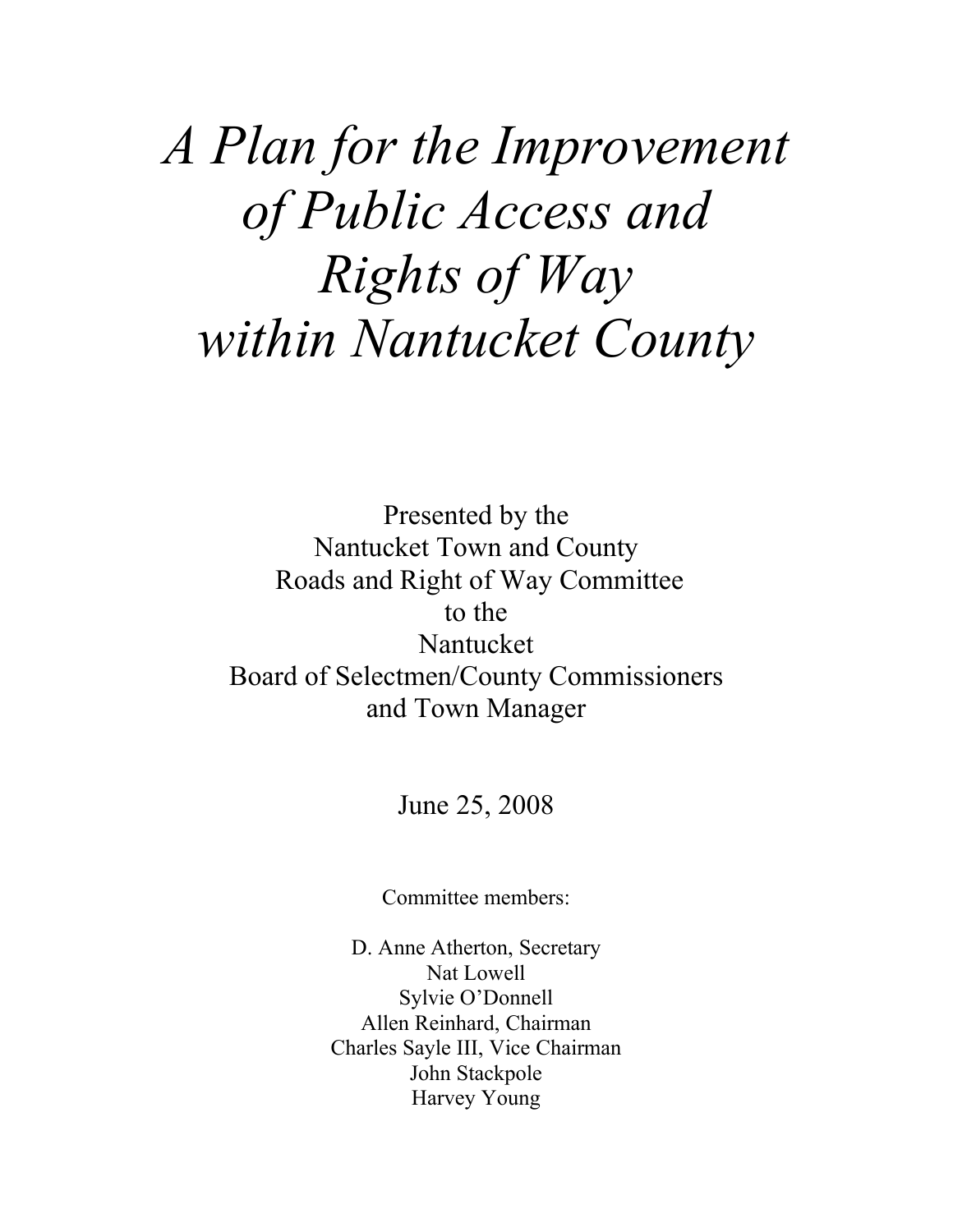#### **Introduction**

In 2006, the Roads and Right of Way Committee set forth a plan to improve the state of public access and right of way issues in Nantucket County. As part of our mission the ROW Committee has developed this *Plan for the Improvement of Public Access and Rights of Way in Nantucket County.* In this Plan, we provide the Board of Selectmen/County Commissioners three completed projects, and a list of eight recommendations, which, if implemented, will improve the publics' right to access public property, and private properties open to the public throughout Nantucket County. We feel the following Map, Historical Booklet, and Walking Path Plan documents we are presenting for your information, knowledge and for the public record, along with adoption, funding and implementation of the attached recommendations will reap huge benefits for the community at large and for future generations who will inherit today's decisions. We also identify in Part III, four concepts, ideas and projects the Selectmen have initiated and which our committee strongly supports and encourages.

The ROW Committee believes adoption of the objectives and recommendations of this Right of Way Improvement Plan will yield the following public benefits:

- 1. Preserve public pedestrian access to Nantucket's unique landscape, ponds and beaches.
- 2. Encourage development of pedestrian footpaths and walking trails connecting conservation lands and open space throughout the islands.
- 3. Help with the care and maintenance of these trail systems and footpaths.
- 4. Advocate responsible access to public lands, and private conservation lands open to the public.
- 5. Educate residents and visitors to Nantucket about the uniqueness of the island's rich historic, cultural and geologic heritage by supporting conservation and preservation of Nantucket's natural resources and open space.
- 6. Facilitate working relationships with public boards and commissions and private foundations to support these interests for ourselves and future generations of the walking public.
- 7. Promote walking as a healthy, inexpensive recreational activity for island residents and visitors.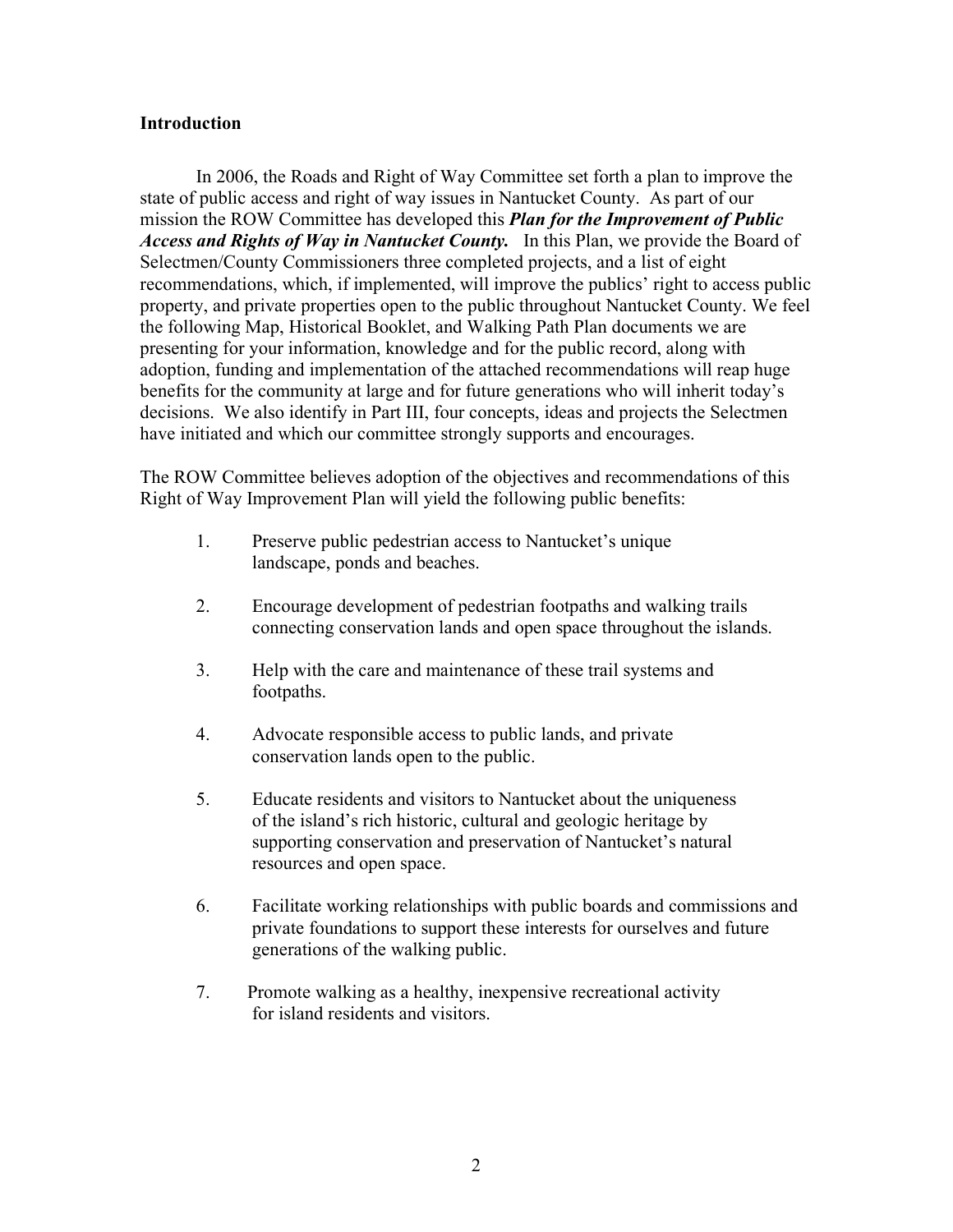## **Part I: Three specific projects our committee has completed and present for your examination are:**

**1. A map showing all currently existing public and private roads within the county**, also indicating all known public and private access points to Nantucket's beaches, ponds, woodlands, bogs and other natural features, and an overlay showing all known proprietors roads, laid out subdivision roads, abutters ways, alleys, and other public and private ways in existence on Nantucket today.

The objective of the Map portion of the **Right of Way Improvement Plan** is to clarify which roads, ways, and walking paths currently in use in Nantucket County are public, and which are private; and to provide a map of these public and private roads, ways, public access points, public property and private property open to the public, to Town leaders and planners. We recommend this map be adopted by the Town via a Town Meeting warrant article as an official map for Nantucket County under MGL Section 81E.

- This is a keystone of our committee's **Right of Way Improvement Plan**. It is essential that Town and County officials know where all existing roads and ways within the county are located and what their status is: public way, private way, abutters way, proprietors road, county road, town road, country overlay, town overlay, harbor overlay and legal status.
- Many existing proprietors roads and ancient private and public ways laid out on old subdivision maps represent over 750 acres of property that is not on the tax rolls and poses liability and potential legal issues for neighbors and/or the town. Some of these roads should be taken and extinguished with the land being sold or transferred to abutters or designated as open space or used for walking paths to create pedestrian links between island areas.
- An accurate map showing known and used public and private ways currently or historically in use within Nantucket County is presented to serve as a basic guide to the current road, right of way and public access situation.
- $\triangle$  The objective of this section is to present known and used public and private roadways on as accurate a map as is possible so the public may know where they may legally pass and **the Town and County will be able to make policy decisions based on a clear knowledge** of the legal status of Town and County roads and rights of way issues.
	- A. Map presentation: Town GIS Dept. map showing known and used public and private roadways, a copy is posted on Nantucket Town and County Roads and Right of Way Committee website.
	- B. Also shown are public lands, and private properties where public access is permitted, and public and private roadways and paths used to access these properties.
	- C. Public access points to beaches, ponds, moorlands and plains are also indicated.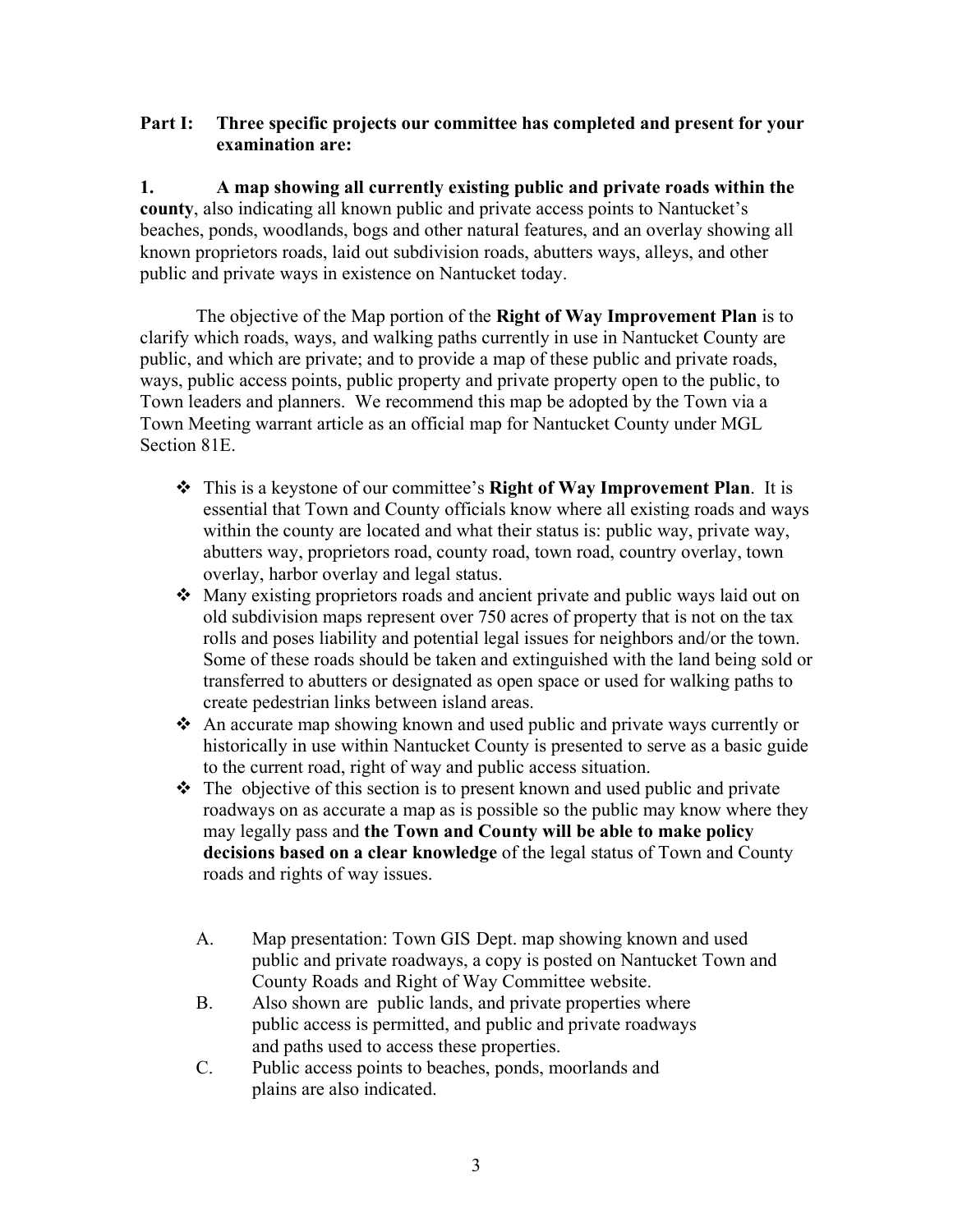Resources: Nathan Porter, GIS coordinator for the Town has overseen this project section. Local surveyors, various Town department heads and staff, and other public and private individuals and organizations such as the Nantucket Islands Land Bank and Nantucket Conservation Foundation have assisted in assembling existing data and verifying the status and existence of these ways for accuracy.

**2. A map showing all footpaths, trails, sidewalks and bicycle paths** in use, today, within Nantucket County is presented. This map fulfills part of the 1996 ATM Warrant Article 33 directing leaders and planners to consider pedestrian access as a top priority, and to develop a map showing the system of footpaths and trail systems currently in use. Most of these trail systems are on private property owned by the Nantucket Conservation Foundation and the Nantucket Islands Land Bank and are open to the public from sunrise to sunset, subject to rules such as no commercial uses, no littering and other management policies of the property owner.

**In this section, a map overlay is presented** which shows a system of pedestrian sidewalks, walking paths, trails, and bicycle paths connecting public, and private lands open to the public throughout Nantucket County.

 This is another key element of our ROW Improvement Plan, which will improve public access, especially pedestrian access by footpath and trail systems, to Nantucket County's landscape, beaches and ponds. Nantucket has a long history of random walks across its heathlands, glacial moorlands, coastal plains, wetlands, creeks, marshes, ponds and beaches. "Rantum Scoots" or walkabouts were outlawed on Sundays in the late 1600's because it was felt these random walks without specific destination were a sign of dissipation.

A basic network of walking path and trail systems leading from Madaket at the west to Great Point and Coatue in the east already exists. Nantucket's largest landowners, the Nantucket Conservation Foundation, the Nantucket Islands Land Bank, Massachusetts Audubon Society and the Trustees of Reservations, along with the Town and County of Nantucket own over fifty percent of the island. All of these open space properties contain existing trail and road systems. The Nantucket Conservation Foundation, The Land Bank and Trustees of Reservations publish maps showing these trail and road systems. A plan linking these trail and walking path systems with existing bicycle paths and public ways is shown and will lead to such community benefits as:

- 1. Increased knowledge of the history and uniqueness of island landscapes.
- 2. Health benefits of increased walking to general public.
- 3. Economic benefits to our community and quality of life by providing access to the island's open lands, Nantucket's most valuable resource.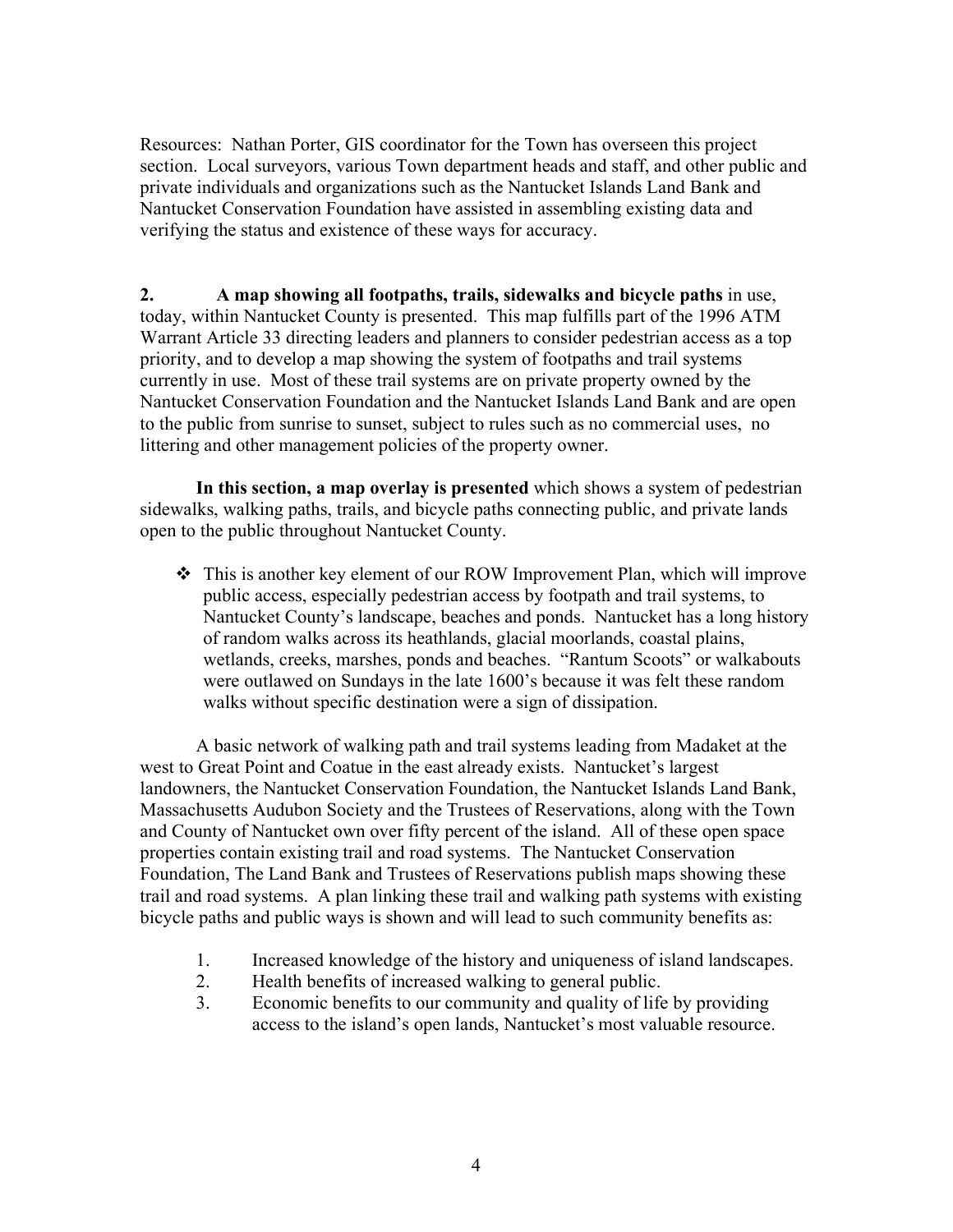Resources: The Planning Department and the Town's GIS Department along with The Nantucket Conservation Foundation and the Nantucket Islands Land Bank have graciously assembled the information for this section.

3**. A booklet, written by writer/historian Frances Karttunen, giving a brief history of the roads and ways in Nantucket** and containing explanations of the various ways and the public's right to pass and repass on certain ways is presented. This booklet is available on the Town's website (nantucket-ma.gov) under the Town and County Roads & ROW Committee. As part of her research for this project, Fran has assembled, organized, catalogued and reviewed Town records relating to roads and rights of way. These records are now filed electronically with the Town Clerk, and original documents are clearly marked, boxed and secured in the Town's vault.

The purpose of this third part of our Improvement Plan is to outline the history of roads and ways on Nantucket from trails used by natives through European settlement to today's system of public, private and paper roads. This section includes an explanation and history of proprietors roads, 1799 Roads, abutters ways, and footpaths.

- The outcome of this section is a booklet containing a brief history of roads and rights-of-way on Nantucket, including the following subjects:
	- A. Indian trails between settlements
	- B. Early colonists' road layouts and footpaths
	- C. 1799 roads
	- D. Proprietors roads
	- E. Land development and subdivision 1880-present
	- F. Abutters ways and alleys
	- G. 'Sconset footpath
	- H. 1975 Road Takings
	- I. 1996 ATM Warrant Article 33 passed unanimously "to direct Selectmen to make pedestrian access to public property a main priority as the Town and County plan for the future, and to direct the County Commissioners to study the feasibility of creating a system of walking paths linking Nantucket town to public property in the outlying areas of Nantucket County."

This booklet should clarify for the public these terms and explain how they came about. Few people know what a proprietors road is or what rights, if any, the public has to pass on a private road. These and other right of way and public access questions can be answered for the public benefit and are in keeping with preserving and sharing Nantucket's history of public access.

Resource: Frances Karttunen has done the research and writing of this section of the Plan.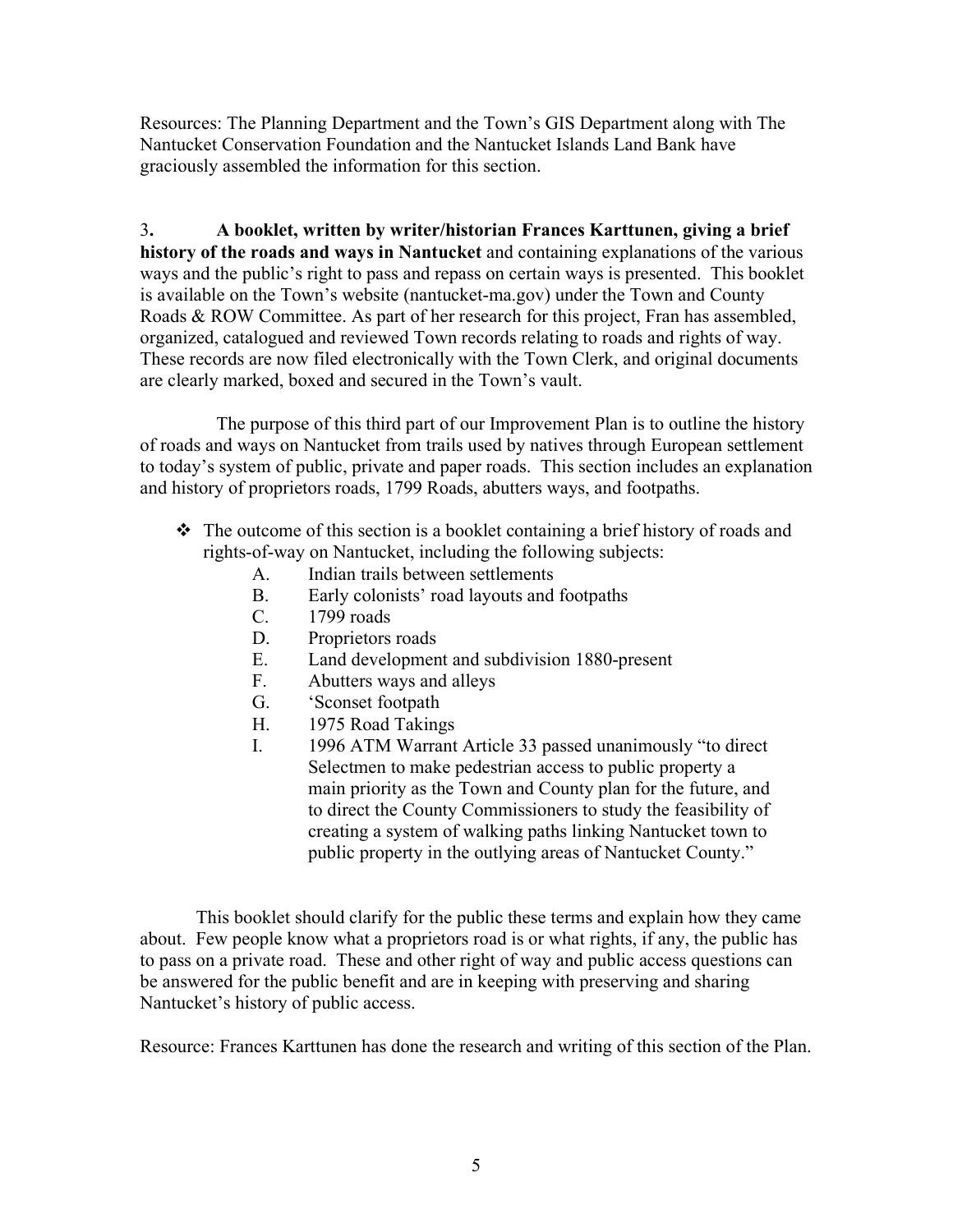### **Part II, Committee Recommendations:**

In addition, our committee feels the following eight recommendations will clarify and strengthen the public's rights to explore Nantucket's many native environments, and explain the responsibilities such rights require. The recommendations are identified with the public benefit we feel will result from each recommendation, along with any supporting data. The recommendations are as follows:

### **1. Mark public ways and access points to beaches, ponds and public lands with uniform monuments inscribed "Public Way".**

- $\cdot \cdot$  This recommendation will be accomplished when public ways and access points shown on the map from Item#1, have in place a monument or other appropriate marker embossed with the inscription "Public Way".
- $\cdot$  To accomplish this item the public ways will need to be defined and locations for the markers must be agreed upon. The markers themselves will need to be designed, approved and constructed. Three current examples are the markers at the end of the pavement at Washing Pond Road, the Madaket Harbor end of North Cambridge Street, and the way off Millbrook Road to Head of Hummock Pond. The Marine Department and Town Sign Department within the DPW have other examples. The task of creating these monuments would need to be assigned, and placement at the agreed upon points could be done by the DPW with the assistance of the Land Bank or the Nantucket Conservation Foundation or other organization with the willingness and expertise.

Considerations: Not all ways need to be marked. The intention is not to overload the countryside with markers. Ultimately, the County Commissioners/Board of Selectmen will make the final decision as to where bounds and markers will be placed. Our committee will offer a list of specific locations keyed to the county map available from the GIS Department. Other interested departments such as Planning Department, fire, police, Harbor Master, DPW, and others can provide guidance as to placement of markers. Someone will need to assume responsibility for oversight, communication and completion of this project, perhaps the ROW Coordinator suggested in recommendation 8 below could oversee implementation.

# **2. Mark public roads, especially in rural areas, with uniform monuments with road name.**

Scope of project: This project could be combined with the above recommendation as the physical work and layout decisions overlap. Many of the county roads and rights of way are not marked or are marked with buried boundary posts. Discrete markers with road names would assist emergency personnel and the public with accurate locations in remote or rural areas of the island. This proposal is included as a separate item because is requires a second set of decisions regarding whether and where such markers should be placed. The Historic Districts Commission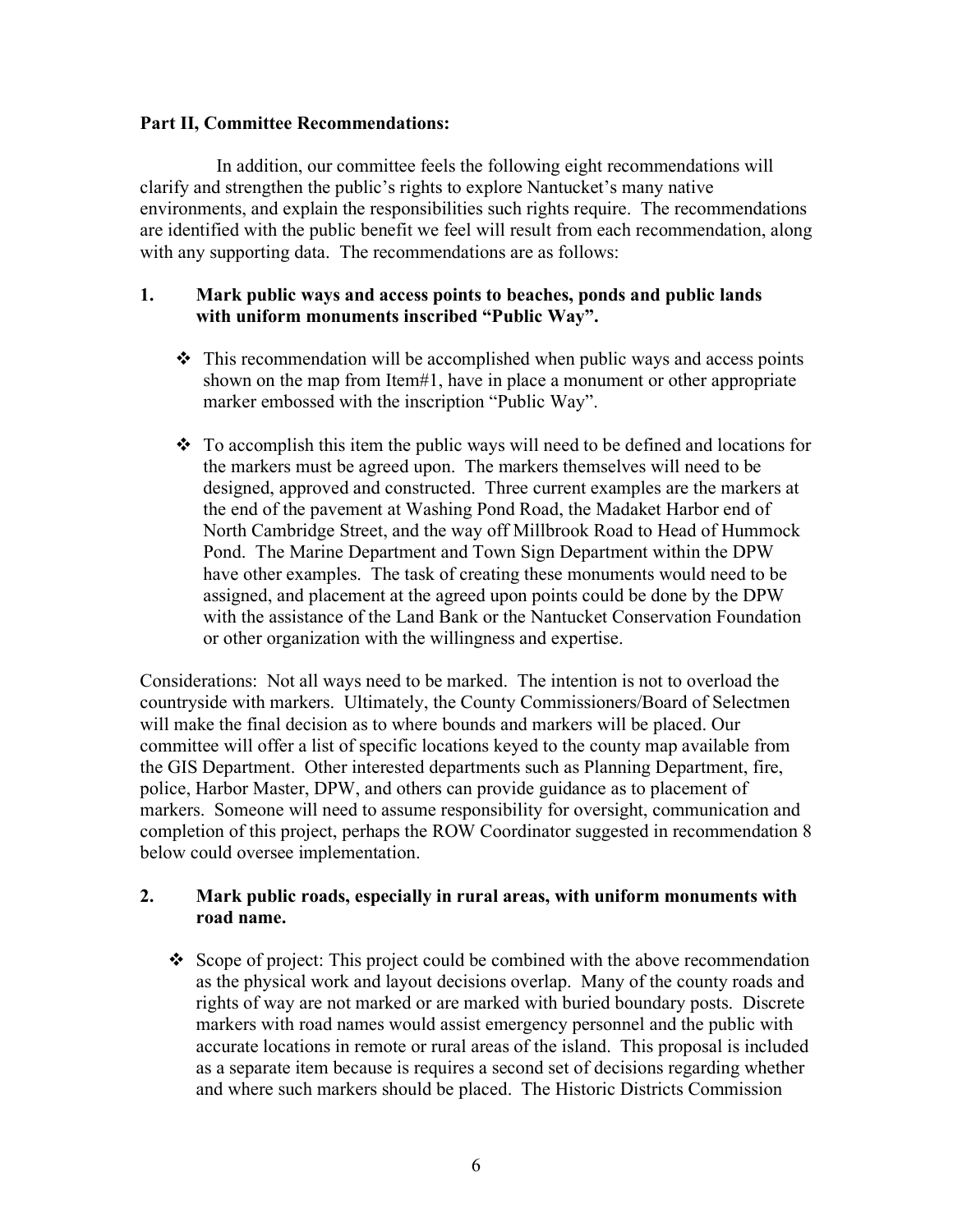should be consulted regarding consistency of signage across the island and appropriateness of proposed monuments.

# **3. Determine which private roads and ways currently access public property or property open to the public and update the Priority Takings List on an annual basis.**

 $\triangle$  This item is related to the map section above, and is included as a separate recommendation because it uses the data called for in the map item to improve the process now employed to develop the periodic "Takings List" used to identify private roads and ways that serve a public purpose and should be considered for taking as public roads or ways. In past years, the "Takings List" has been based on anecdotal evidence. A clear determination of which roads and ways are public and which are private will lead to better long range planning to address community needs.

The R&ROW Committee can utilize this information as soon as it becomes available as this committee is responsible for presenting its updated recommendations of the "Takings List" to the BOS/CC on an as needed or requested basis.

# **4. Establish a policy statement encouraging planners and Town and County officials, as a policy, to consider pedestrian and public access when reviewing new development and land acquisition projects.**

- $\div$  This directive to planning officials would implement the unanimous 1996 Annual Town Meeting vote to make sure the planners, regulatory boards and commissions, and other officials who make decisions regarding public access and right of way issues to give priority to these issues as they make their decisions.
- Our committee recommends the BOS/CC, through the Town Manager, establish a clear policy statement regarding public access and right of way issues. We believe raising the importance of these issues will benefit all community members.

## **5. Establish a policy to bury utility lines and service cables, wherever possible, throughout the Town and County of Nantucket.**

For over twenty years, utility companies have been collecting a surcharge to bury all utility lines within the town's inner core district. All utilities, except Verizon's telephone lines are now buried. The only reason the poles remain in the core district is Verizon's claim they have not collected sufficient funds. The Town Manager is currently asking the company to account for funds collected in an attempt to fulfill this voter mandate.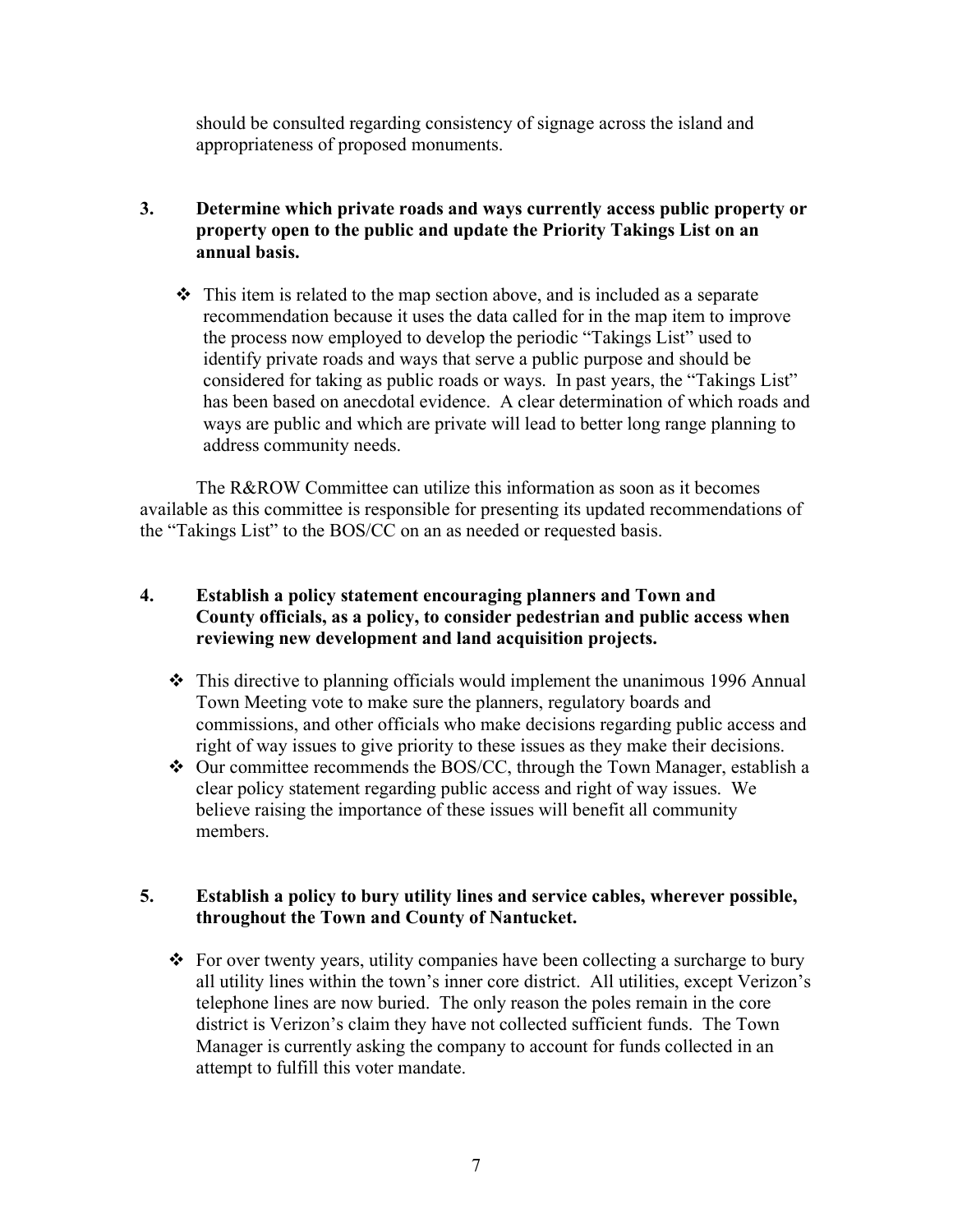- $\hat{\mathbf{v}}$  The larger issue is an island-wide consideration of the possibility and cost of burying utility lines, service cables and other utilities throughout the island. An overall look at the island's infrastructure including roads, easements, utility corridors could result in a plan to deal with these issues.
- Once planning, emergency, utility, and other interested officials develop such a plan, the planning board and other regulatory bodies could determine the interest and cost of implementing these improvements.

## **6. Require an annual budget for maintenance and oversight of public ways and future County takings of private ways where appropriate.**

 This item is a recommendation from the Roads and ROW Committee based on our observations that planned work and projects such as takings, and clearing and mowing of public ways such as roadways, sidewalks, bicycle paths and footpaths is often not completed because funds have not been budgeted for such maintenance and oversight of public ways, and for survey, legal and title work necessary to complete future taking of roads and ways as recommended by local boards and commissions. Our committee feels it is important for the Town and County Manager to allocate funds specifically earmarked for these projects.

## **7. Include access and maintenance of the island's public and historic cemeteries in the budget for Right of Way issues and maintenance.**

- There are twelve cemeteries on Nantucket. There is currently no regular plan for maintenance and access to the historic, public properties owned by the Town. An example is access to the Founders Burial Ground off Cliff Road. This important historical site became landlocked when adjacent land was sold and subdivided into house lots. The only public access was across an easement of the Bigelow property at 200 Cliff Road. Because no funds and no maintenance plan were in place, there has been no way for the public to access this site without trespassing on private property. Our committee has worked for the past several years to focus attention on this issue and has relied on volunteer efforts and Land Bank resources to provide proper public access to this important historic burial ground. The NHA and the Cemetery Commission Workgroup are currently mapping and determining the condition and access to these cemeteries and burial grounds.
- Our committee recommends the Town and County commit resources to provide access to and maintenance of these important historic properties. The BOS through its appointed Cemetery Commission Workgroup and the DPW can see that access and maintenance are properly planned for and overseen.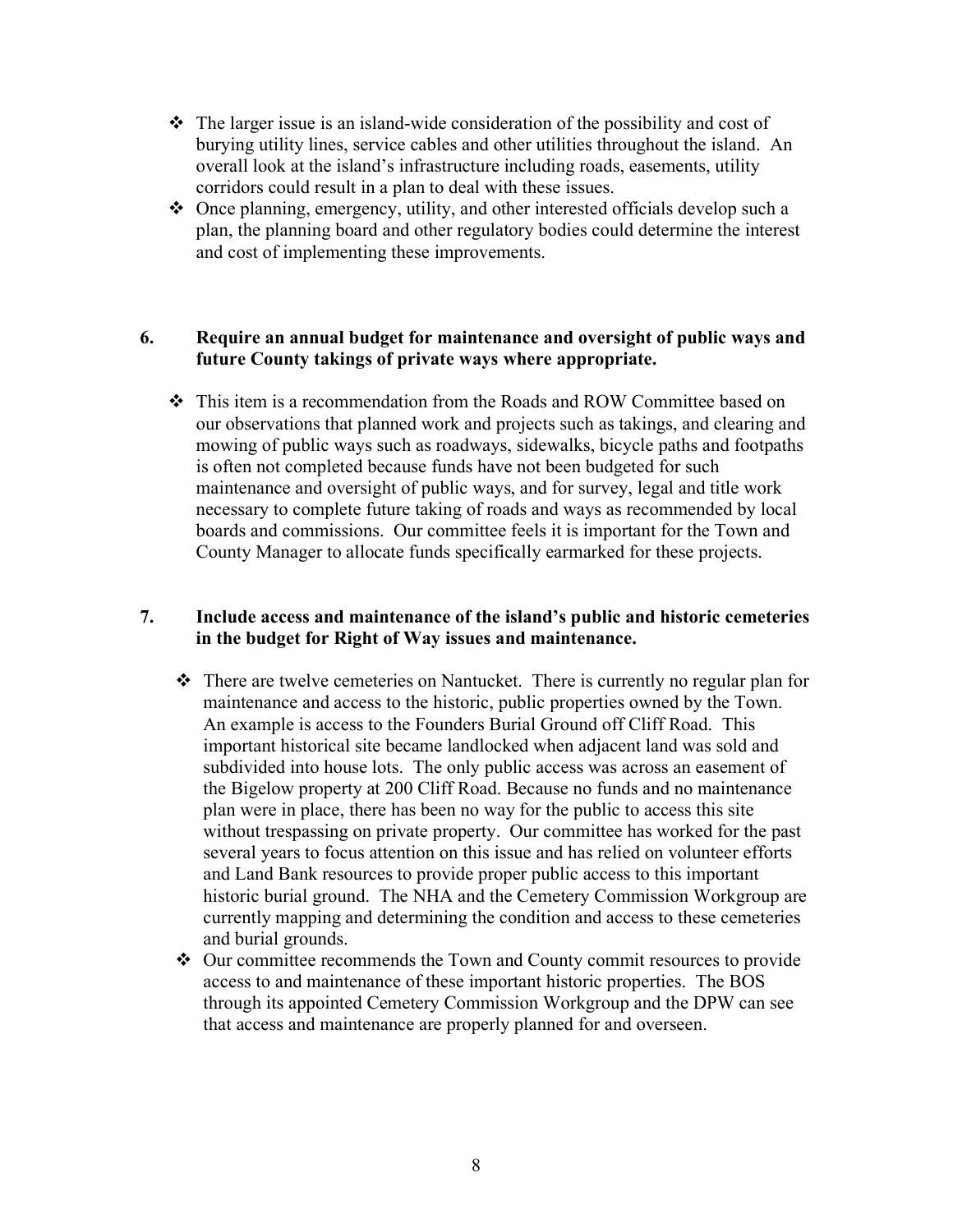#### **8. Create a Town/County Right of Way Coordinator function.**

 $\div$  This position would entail part time responsibilities to oversee and coordinate projects and issues relating to rights of way such as researching titles to determine the status of public access points and ways. A job description and list of duties is required along with an estimate of time needed to complete these duties and identification of funding sources. Possibly, the Beach Manager position could include some of these duties and oversight responsibilities.

## **Part III: The following concepts, ideas and policies have been adopted by the Selectmen and are supported and encouraged by the Roads and Right of Way Committee because we feel they will improve public access and clarify right-of-way issues to the benefit of Town and County residents.**

The following ideas and projects are currently at some point of consideration or implementation by the Town. Our Committee strongly encourages these actions and policies and recommends continued evaluation and strengthening of these programs.

## **1. Create and fund a full-time Town/County Surveyor/Engineer Position to layout and plan roads, footpaths, and other public ways.**

- $\cdot \cdot$  This item has been included in the 2009 Annual Town Budget, and is strongly endorsed by our committee. The Town and County spend many thousands of dollars for survey work each year. Often, local surveyors have conflicts of time or interest before taking on municipal work. Before the county can layout a roadway or footpath, such as the current Miller Lane proposal, or take private roads such as Boulevard, and roads leading to the airport, a survey and legal work must be completed. Often projects are held up because survey work has not been completed.
- Often, when the Town takes on road resurfacing or improvement projects, bounds are disturbed or not replaced. This creates future legal problems. A Town Surveyor could oversee the accurate placement of bounds marking Town and County property and could assist in any land court or Chapter 91 access issues.
- Our committee feels that the Town should hire a surveyor, if possible with engineering background, to expedite Town and County projects. We feel establishing such a position will ultimately result in cost savings for the Town and will benefit the community by providing better service in the completion of Town projects, and will protect the public's rights of access.